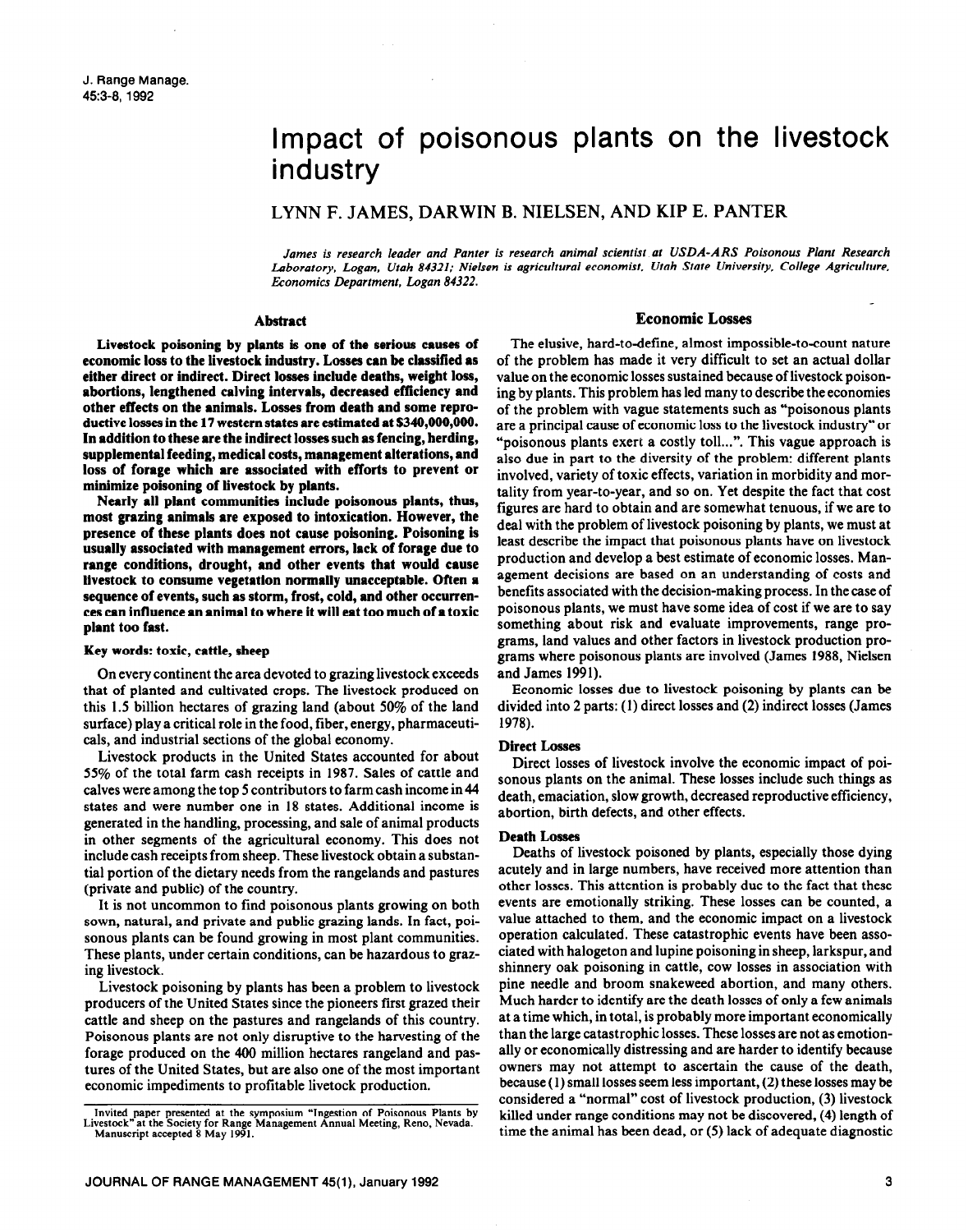procedures. Thus, in considering death losses, some' can be accounted for but for many others only a best estimate is available.

#### **Performance Losses**

**The** National Academy of Science estimated that 8.7% of the nutritional ailments in foraging livestock were due to poisonous plants (Ensminger et al. 1955). Poisoning, such as sneezeweed or bitterweed poisoning in sheep or locoweed poisoning in all livestock, usually results in wasting of the animal. These animals may eventually die or become less productive. Animals poisoned on the pyrrolizidine-containing plants, such as senecio, crotalaria, and many others, may not die for long periods of time after consumption of the plant because of the chronic nature of the intoxication. In any of these cases, the animal may be removed from the cause, time passes, and therefore, the loss may not be associated with a poisonous plant. These unidentified losses can be significant, but the cost can be very difficult to determine.

Plants that cause wasting or poor performance have been mentioned. The degree of wasting varies. In some cases, the decrease in performance is obvious, in others it is hardly noticeable. Any time an animal grazes a poisonous plant and becomes sick, or its functional efficiency decreases, there will be a loss of performance. In most cases of photosensitization, animals do not die; but the recovery period is long and weight losses are high. Photosensitization is often associated with the hepatotoxic plants and, therefore, may have chronic effects due to liver damage.

Neurological damage due to locoweed consumption reduces value of livestock, especially horses, which are no longer useful for riding or draft purposes. Losses, due to a decrease in functional efficiency, are difficult to evaluate and at present we do not have enough information to make an economic statement as to the losses.

#### **Reproduction Losses**

Several plants can cause abortion in livestock. The principal abortifacient plants are locoweed in all livestock; ponderosa pine needles in cattle; and broom snakeweed in cattle, sheep, and goats (James et al. 1967, Stevenson et al. 1972, Kingsbury 1964). Other plants such as those high in nitrates have been associated with abortion in livestock. Serious encounters with these plants can result in abortions approaching lOO%, but 20-30% is more common.

Abortions from locoweed poisoning can occur anytime during gestation when the animal grazes locoweed for more than a short period of time. In addition, many lambs born to poisoned ewes are small and most do not survive. Mortality rates are high even if lambs born to ewes grazing locoweed appear normal.

Ponderosa pine needles can cause abortions in cows, particularly during the last trimester of gestation. Those calves that survive birth are usually weak, are more susceptible to disease, and mortality is high. Many cows have retained placentas, including some with full term pregnancies, and mortality rate is high. Pine needles, broom snakeweed, and other causes of abortions lengthen calving interval because retained placentas delay estrus and breeding by as many as 60-120 days. The lost growth associated with 60 days reduction in growth time could exceed \$100 per calf. Over a 3-year period these losses could exceed those associated with the loss of one aborted calf. An abortion, whatever the cause, can reduce an operation's cash flow by about \$500.00 on the value of the calf at weaning and up to another \$500.00 for medical cost, possible cow replacement cost, losses in future productive performance and in some cases death of the cow. Poisoned cows produce less milk than normal and are less maternal. Some of these cows may become infertile. Estimates of the economic impact of pine needle abortion range from \$6,000,000 to \$20,000,000 (Nielsen and James 1991). Personal observations indicate that the higher figure is more correct.

Cows grazing broom snakeweed, especially during the last trimester of pregnancy, may abort. Calves born near term are usually small and weak but may survive if given proper care. A high percentage of these cows have retained placentas and some cows die. Broom snakeweed is also toxic to some animals regardless of abortions. The economic impact of broom snakeweed, in western Texas and eastern New Mexico, has been estimated at approximately %40,000,000 (Tore11 et al. 1988). This does not include all broom snakeweed losses within this area nor does it include other geographical areas.

Anything that causes a cow or ewe to lose weight, go off feed, not feel well (become sick) can interfere with that animal coming in estrus and, subsequently, delay the time of parturition. A number of plants such as locoweed, photosensitizing plants, nitratecontaining plants and many others, could be involved in this kind of scenario. For example, a cow could become ill from grazing larkspur at the time she should show estrus, or an outbreak of photosensitizing could cause a cow to become ill and delay estrus.

Fertility is the most important economic factor in livestock production. Locoweed interferes with semen quality, oogenesis, and libido; seleniferous plants interfere with estrus; certain plants, such as some clovers, are estrogenic, thus interfering with fertility. The effects of plant toxins on fertility in livestock can be an important problem, but are very difficult to quantify.

Cows or ewes that die, or become nonproductive, or for some other reason go out of a producer's herd, must be replaced if herd numbers are to be maintained. This replacement can be accomplished by (1) purchasing replacements and (2) raising replacements. There are problems associated with both methods of obtaining replacement females. Purchasing replacement females from outside the resident herd can introduce animals that are not adapted to the new environment, thus are more susceptible to poisoning by plants and other problems than are native animals. Time must be allowed while these animals adapt to their new environment. They may not adapt to available forage, i.e., from shrub range to a grass range. The raising of replacement heifers is expensive. Time is lost while a heifer matures to an age she can reproduce, some replacements must be culled, and heifers wean lighter calves, thus decreasing the overall functional efficiency of the herd and cash flow of the owner. Whatever the method of obtaining replacement females, if the cause was due to poisoning by plants, the cost must be part of the overall economic impact of poisonous plants on livestock production.

Until recently, birth defects have not been counted as an economic factor in livestock production. A cyclopian-type malformation has been associated with ewes grazing *Veratrum californicum*  on the 14th day of gestation (Binns et al. 1963). Incidence was as high as 25% in certain years. An equal percentage of dry ewes was also apparently due to embryonic death (Van Kampen et al. 1969). Skeletal malformation in calves has been associated with the consumption of lupine by cows during the 40-70th days of gestation (Shupe et al. 1967). Locoweed, poison-hemlock, and other plants have been associated with birth defects in livestock (James et al. 1967, Keeler 1978). These deformed animals are an economic loss because they don't survive or are uneconomical to keep.

#### **Indirect Losses**

Indirect losses include those activities or costs that are incurred by a livestock operation to prevent losses or costs incident to livestock poisonings by plants. Indirect losses (cost) include fences built and maintained to manage livestock at risk due to poisonous plants; herding livestock to prevent poisoning; supplemental feeding to prevent poisoning; altered grazing programs which may result in increased costs or grazing inefficiency; medical costs incident to poisoning; and forage lost because it could not be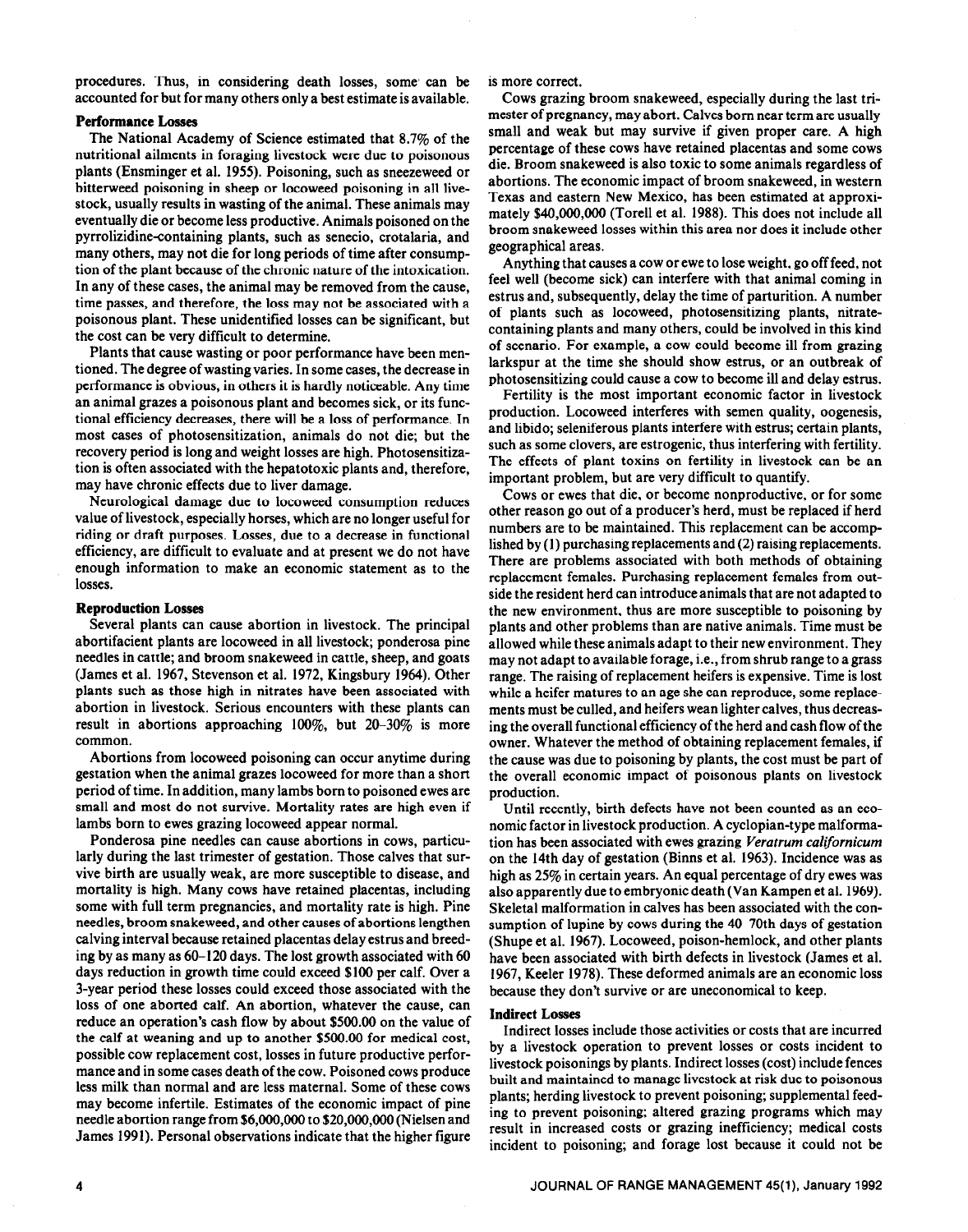harvested at the proper time or intensity. These costs are difficult to quantify, yet are present.

Other losses exist, some of which do not fit into the usual economic analysis, but, nevertheless, have effects on a livestock operation. Included in this group are adverse effects of stress on management, risk and attendant problems, effect on land values and grazing permits.

What then are the total economic effects of livestock poisoning by plants? If it can be estimated, how valid is the estimate?

Nielsen and James (1991) used 1989 prices and numbers and estimated the economic loss of livestock in the seventeen western states at \$340,000,000 based on a  $1\%$  death loss in cattle, a 3.5% death loss in sheep, and a 1% decrease in calf and lamb crops due to poisonous plants. This cost will vary with inventories and prices (Nielsen and James 1991). Others have used a mortality rate between 2 and 5%, which suggests that the estimate Nielsen and James (1991) used is reasonably accurate. The  $1\%$  loss in reproduction seems moderately reasonable in light of the many effects of poisonous plants on reproduction and the size and scope of these problems. Producers in the other 31 contiguous states also experience losses due to poisonous plants (Miller et al. undated). This estimate did not include other direct losses such as decreased growth, decreased performance, and effects on reproduction other than other abortions and birth defects, nor does it include indirect losses. Thus, the above estimate underestimates the economic impact of poisonous plants on livestock production in the United States.

Reagor (198 1) suggested that, in Texas, poisonous plants "cause more dollar losses than any disease." If this is true for Texas it would quite likely be true for Arizona and New Mexico. Parker suggested the same was true for Utah. Marsh (1929) estimated the average animal death loss at  $3-5\%$  with losses in states such as Wyoming being as high as 14.6%. Durrell et al. (1952) estimated losses as high as 8% in Colorado. In New Mexico (Anonymous 1957) it has been estimated that the losses of livestock due to poisonous plants were from less than  $1\%$  to as high as 20% with an average over time of 2%. The USDA, 1968, estimated annual countable losses in the western United States at 3-5%. Gay and Dwyer (1967) suggest that over the entire western ranges, the average death loss is 2 to  $3\%$ , and further in dollars and cents, the losses in reproduction and weight gains of animals that are poisoned, but do not die, probably exceed the death loss. These figures suggest that our estimates are valid at least in the western United States. If anything, current estimates are on the modest side.

Another method that can be used to estimate the economic losses due to poisonous plants is to take figures and/or statements from various states or other sources; use those figures to project into other states of similar character, and ultimately come up with a figure that can be used as a total estimate. For example, it was estimated that the economic losses from poisonous plants in Texas in the late 1960s was about \$lOO,OOO,OOO (Sperry et al. undated). Estimates based on 1990 livestock prices would be somewhat higher. Based on 1986 livestock prices, it was estimated that losses due to broom snakeweed in eastern New Mexico and western Texas were \$40,000,000 (Tore11 et al. 1988). This figure includes most but not all losses due to broom snakeweed. Reagor (1981) reported that oak brush caused greater economic losses than any other poisonous plant in Texas. Bitterweed is the poisonous plant most important to the sheep industry in Texas. Senecio has been identified as one of the most serious problems to cattle in Texas. Locoweed in certain years can spell disaster to a livestock operation. Therefore, the \$lOO,OOO,OOO probably underestimates losses due to poisonous plants in Texas (Sperry et al. undated). Death losses in California, due to poisonous plants, may total \$27,500,000 (Di Tomaso undated). This estimate does not include all losses. Thus, these sources suggest that 37% of the losses estimated by Nielsen and James for 1989 in the 17 western states, occur in 2 states. States such as New Mexico, Arizona, Utah, Colorado, and Montana have problems similar to those in Texas. This would suggest that the estimate of Nielsen and James is low, but surely can be used with confidence that losses are not overestimated.

Another method that can be used to estimate economic loss, which requires acquaintance with poisonous plant problems of the country, is to look at individual losses in certain areas and project to other areas for the same plant. By evaluating the losses due to some of the principal known poisonous plants one can come up with a fair estimate. Interestingly, the value obtained from this approach agrees well with the more rigorous estimates.

In attempting to develop estimates of economic loss due to poisonous plants, one is led to the conclusion that indeed poisonous plants are one of the most important causes of economic loss to the livestock industry.

# **Poisonous Plants as Forages**

Poisonous plants are not considered as forages for livestock, yet there are times when livestock can graze these plants without apparent harm. A plant can be defined as poisonous only in terms of its toxic effect on the animal that consumes it. A plant does not poison an animal unless it is eaten. The poison is in the dose, i.e., how much plant was eaten and how fast it was eaten. When is a poisonous plant a forage and when is it a poisonous plant (Bowns 1988, Taylor and Ralphs 1988)? Some plants are toxic to an animal in such a way that they should never be grazed. This group includes plants such as pyrrolizidine alkaloid-containing plants, locoweeds and sneezeweeds. Plants such as certain lupines, halogeton, and larkspur under certain conditions can be grazed extensively with no apparent harm to the animal. Perhaps some forage value should be given to this group of plants. If this were done then the conditions under which these plants could be safely grazed would need to be specified.

## **Toxin Level in Plants**

The toxicity of most poisonous plants varies with stage of growth, temperatures, site, precipitation, light, soils, and weather conditions. Immature larkspur is more toxic than mature. Cyanogenetic plants such as chokecherry are more toxic after a frost. Cyanide content in plants varies on a diurnal basis, and plants are more toxic during a light rain; nitrate can be higher in plants during a drought. Broom snakeweed is more toxic when grown on sandy soil than on limestone soil (Kingsbury 1964). Phalaris staggers developing from tryptamine alkaloids in reed canary grass is more likely to develop during cloudy and foggy weather (Hartley 1978). Plants accumulate more selenium when soil in which they grow comes from certain parent materials.

Certain animal factors also determine a plant's toxicity. Sheep are more resistant to larkspur than are cattle (Olsen 1978). Rumen microflora can detoxify certain plant toxins such as oxalate (James et al. 1967). An animal that is full is more resistant to intoxication than a hungry one, i.e., the toxin may be diluted in the full animal and the animal will not eat as much as fast. The liver can detoxify cyanide very rapidly, but metabolizes pyrrolizidine alkaloids to the more toxic pyrroles.

## **Conditions of Poisoning**

What, then, are the conditions under which a plant containing a toxin/s becomes a plant poisonous to livestock (Everist 1981)? Poisoning of livestock by plants is usually the result of management errors, range conditions, or kinds of animals rather than the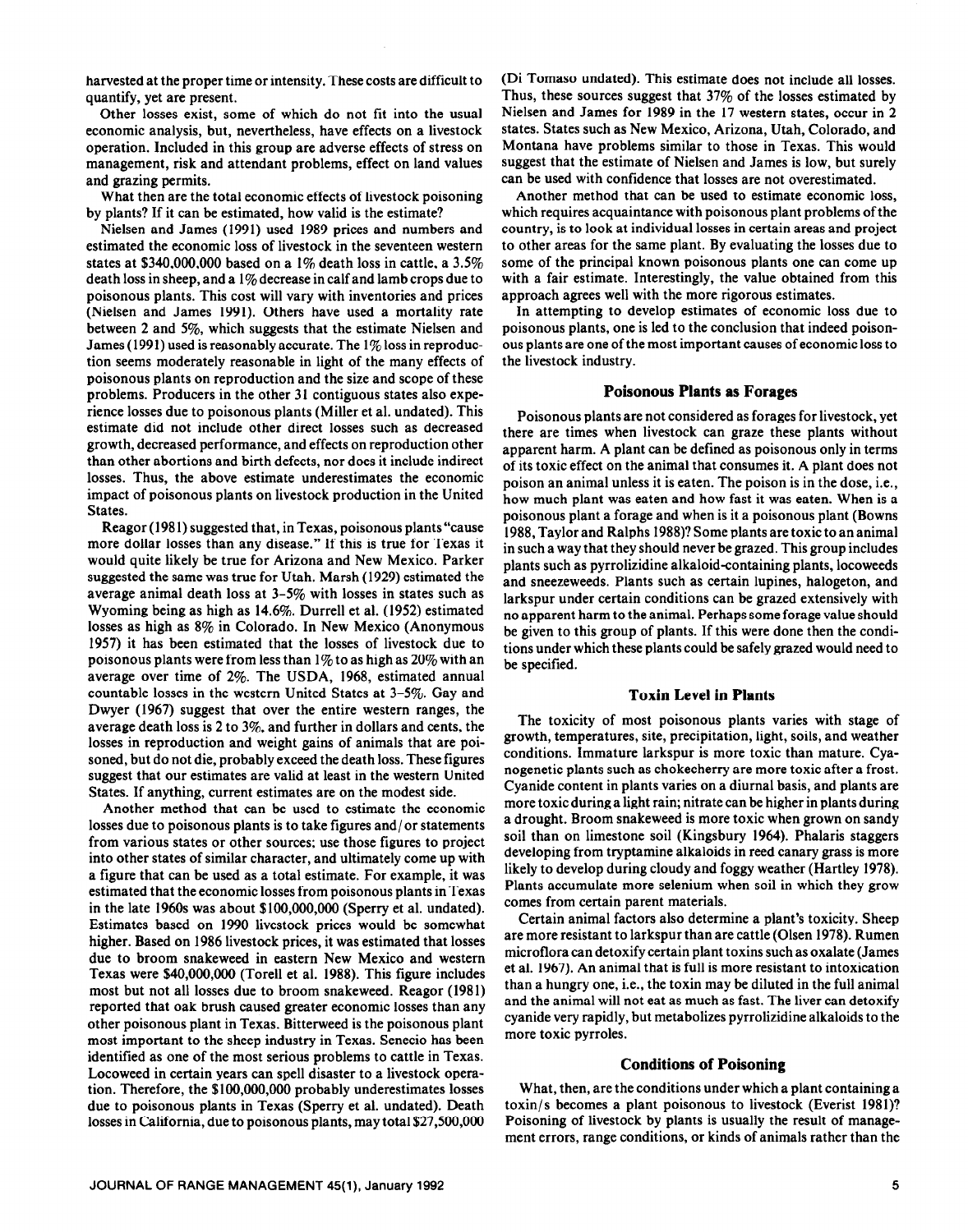presence of poisonous plants. However, there are some exceptions to this generalization.

We are long past the time we can pass off poisonous plants as a symptom of an overgrazed range (Dwyer 1978). Forage availability can be influenced by drought or overgrazing (i.e., either a temporary short-term effect or a longer-term grazing effect of a more permanent nature); or storms which may cover forage with snow; or cause animals to move into trees or other areas for protection; or a local problem where animals have been or are being trailed; or any activity that decreases forage availability. Improperly placed fences may create problems of a forage shortage, especially during times of the year when animals expect to be moved and may accumulate in areas that place them at risk because of poisonous plants. In some cases, grazing early in the spring or late in the fall when some poisonous plants are the only green forage available may lead to poisoning. Livestock losses due to poisonous plants have been associated with trucking, driving, or penning of animals. During these times animals may become hungry due to being deprived of feed or water or changes in the environment or weather (frost, precipitation, wind, etc). Increased stress from handling, hunger, and other such conditions can lead to animals grazing a poisonous plant.

## **Management Strategies to Mitigate Effects of Poisonous Plants**

Poisonous plants can affect management in a number of ways. Among these can be included time allocations, grazing strategies for livestock operation, livestock programs, forage utilization and land values, and the overall ability of the operator to conduct business in a normal way.

The effects on time include those activities imposed on managers to avoid problems caused by the presence of poisonous plants. Moving and checking cattle and sheep and building fences all take time that could be directed to other activities. This is an example of an opportunity cost associated with poisonous plants.

Changes in grazing strategies may avoid problems or, in some instances, create problems. The changes may require adjustment in other activities.

Calving or lambing time may need to be changed so livestock do not graze poisonous plants during times when the unborn calves or lambs are likely to be affected, as in the case of the lupine-induced crooked **calf** condition or plant-induced abortions. Cattle grazing ranges or pastures containing poisonous plants should be checked more often than when no poisonous plants are present. Pastures must be checked frequently to monitor the extent to which plants are grazed. Trailing, trucking, corralling, or placing nonconditioned livestock on unfamiliar ranges must be. done with care to avoid problems of plant poisoning. The presence of plants that can be poisonous to livestock on a range does not mean that poisoning is imminent. But it does mean that there must be a continuous awareness and management adjusted to avoid problems. It is possible that losses can occur, oftentimes large ones. Thus, the risk factor of ranching is increased.

The building of fences and other such activities are not only costly, but also time-consuming to maintain. In the construction of fences, as with any other management decision, poisonous plants should be taken into account.

Many livestock losses from poisonous plants are associated with management or lack thereof. We can manage livestock and/or grazing lands in such ways as to enhance the probability of poisoning.

Most livestock are poisoned by plants under open range or pasture grazing situations. Thus, most livestock poisoning of necessity will be prevented in the same arena. Information needed to develop management strategies for prevention will come from

essentially four areas of study:<sup>1</sup>

- 1. Veterinary medicine
- 2. Chemistry
- 3. Animal science
- 4. Range and plant science

Scientists in veterinary medicine provide information on descriptive clinical and morphological pathology (diagnosis), mechanism of action of the toxin, toxicology (i.e., time/dose response information), and possible treatment, physiological, and pharmacological changes caused by the toxin.

Chemists provide isolation and characterization of the plant toxins, qualitative and quantitative measurement of the toxins, mechanism of action, structural specificity of the toxin, concentration of plant toxins as affected by environment, stage of growth, and stress (drought, grazing, cold).

Animal scientists provide information on metabolism of toxins by rumen flora, effects of toxins on reproductive physiology, animal response of these plants in the diet, and toxicology.

Range and plant scientists can provide information on conditions under which poisoning occurs, i.e., acceptability of the plant to the grazing animal, what happens when a plant changes from a forage to a toxic plant, animal/plant interaction, dynamics of plant toxins as affected by environment and stage of growth.

The above discussion does not imply that the description of each area of study is confined to those activities listed. There is planned overlap between the various disciplines of investigation.

The following are some examples of management programs that have been developed to prevent or minimize livestock losses from poisonous plants.

## *Veratrum*

Bred ewes grazing certain mountain range areas in Idaho had lambs with cyclopian facial and skeletal birth defects. The incidence of these birth defects varied from about  $5-25\%$  of lambs born. The incidence of dry ewes in the band was higher by about the same percentages as birth defects. The livestock people involved perceived this as a genetic problem. It was shown that ewes grazing *Veratrum californicum* on the 14th day of gestation gave birth to lambs with birth defects as those described (Binns et al. 1963). The dry ewes were due to embryonic or fetal deaths resulting from consumption of the *Veratrum.* The toxin was isolated and characterized (Keeler and Binns 1964, 1966a,b). (The identification of the toxin resulted in this information being used as a model to study facial birth defects in humans). Ranchers grazing sheep on these ranges generally saved the areas where the *Veratrum*  grew to flush the ewes prior to breeding. The problem was overcome by grazing ewes and lambs on these areas and breeding on areas where little *Veratrum* grew. The information needed was the causative agent *(Veratrum)* and the time of insult (14th day) to the developing embryo and the solution was obvious.

#### Lupine

Cows grazing certain range areas in California, Oregon, Washington, Idaho, and Utah gave birth to calves with skeletal birth defects and cleft palates. Research demonstrated that cows grazing certain species of lupine during days 40-70 of gestation might give birth to calves so deformed (Shupe et al. 1967). The toxin was identified as the alkaloid anagyrine (Keeler 1976). It was shown that the level of this toxin in the plant was high during the vegetative stage and decreased as flower stage approached and was again high in the seeds (Keeler et al. 1976). By adjusting the time of breeding the cows and the time of grazing the lupines, the problem was minimized. Information needed was the plant responsible, the toxin and how it varied in the plant over time, and the time of insult

<sup>&#</sup>x27;James, L.F. Staffing plan USDA/ARS Poisonous Plant Research Laboratory, Logan, Utah 84321.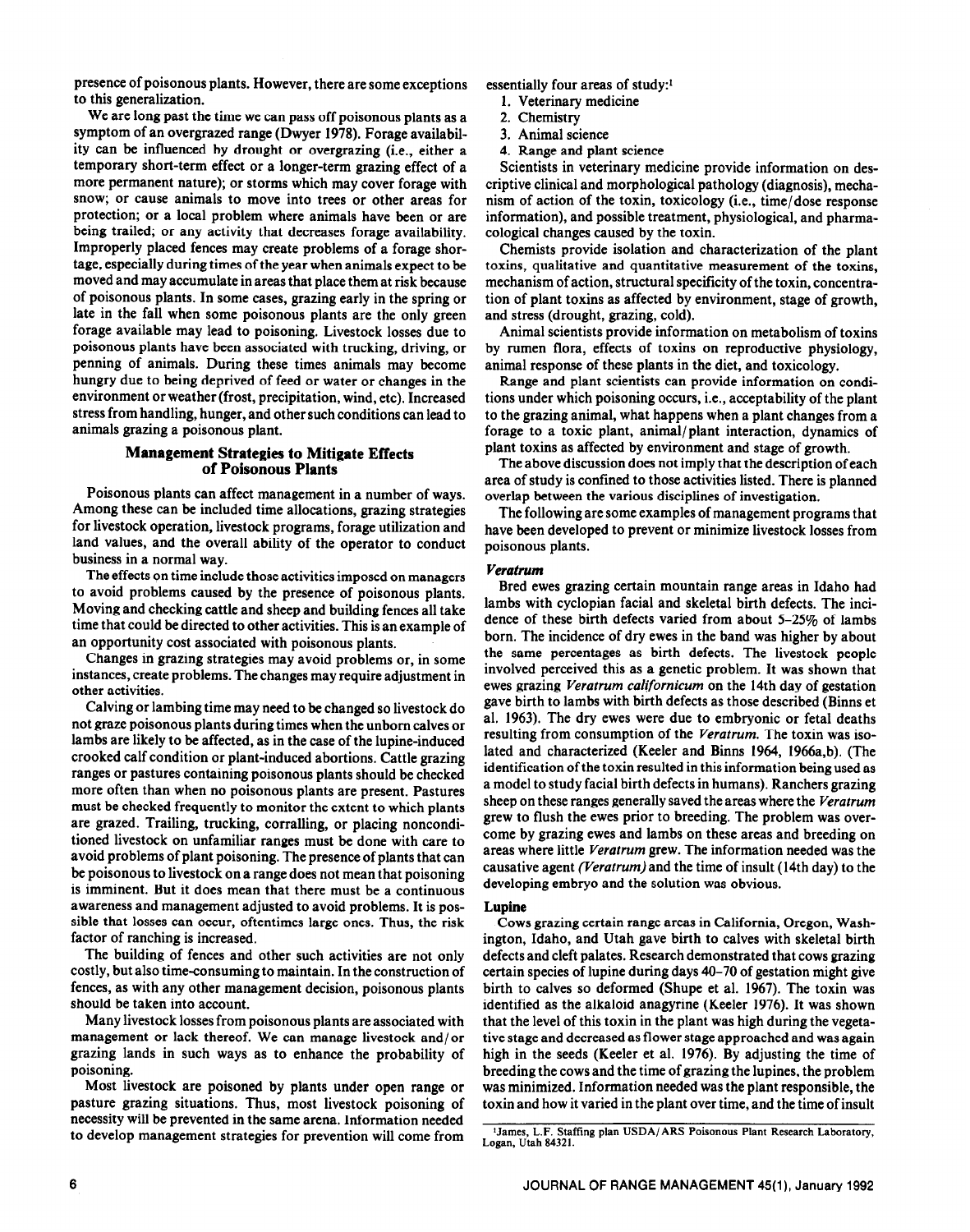to the fetus.

#### **Conium**

**The** same type of skeletal malformation observed in association with lupine was observed in cattle grazing *Conium maculatum*  (Keeler 1974, Keeler and Balls 1978). The toxin, coiine, decreased as the plant matured. With this information, the condition can be prevented.

## HMD-Locoweed

The incidence of congestive heart failure, High Mountain Disease (HMD) or brisket disease in cattle, primarily calves, can approach 100% on high elevation ranges that have locoweed growing on them. It was shown that locoweed consumption by cattle grazing these ranges was the cause of the high incidence of HMD (James et al. 1986). It was shown that it took 40-45 days grazing locoweed for the HMD to develop. On 1 range studied, 300 cattle were grazed about 75 days under a 4 pasture rest rotating grazing system. The system was changed to graze 3 pastures simultaneously, rest 1 and increase cattle numbers, so the range was grazed about 40 days (Ralphs et al. 1984). The incidence of HMD decreased to near zero. Information needed to alter grazing programs was the association of locoweed consumption with the high incidence of HMD and the etiology of the locoweed/HMD condition.

## **Hnlogeton**

Halogeton (oxalate) poisoning has been a serious problem to the sheep industry in the Great Basin. However, sheep can graze large amounts of halogeton under normal grazing conditions (Bowns 1988). Research has shown that sheep can be maintained, at least for short periods of time, on a diet of halogeton. It takes 24 hours for them to consume this amount of plant.2 This amount of plant can be lethal to about 5 sheep if they consume the halogeton in about 30 minutes. It has been shown that preconditioning a sheep for 4-5 days on light stands of halogeton or shadscale, increases the sheep's tolerance to oxalate about 2 l/ 2 times because of the ability of the rumen microflora to degrade it to nontoxic compounds (James et al. 1967). It has also been shown that halogeton is high in total salts. It requires about 5 gal of water to excrete 1 lb. of salt (Pister et al. 1950). Thus, sheep grazing halogeton will require a higher water intake (James and Cronin 1974). If water intake goes down, feed intake will decrease, the animal becomes hungry, and when water is provided, the animal will consume available feed immediately and rapidly. Halogeton, in many of the arid and semiarid desert areas, abounds around watering areas. Withholding water or feed can cause animals to graze rapidly and less selectivity when these are supplied. Halogeton poisoning occurs when sheep eat too much halogeton too fast. Prevention lies in providing adequate water and forage, and allowing a conditioning period before animals are introduced to heavy stands of halogeton (James and Cronin 1974). All losses of sheep or cattle investigated by the author have resulted from allowing the animals to become overly hungry and then being given access to halogeton.

The following cases of grazing programs recommended to ranchers are results of information gained in the laboratory.

# **Selenium**

A rancher observed that his cows failed to show estrus during the spring, summer, and into the early fall. These cows had been grazed on a range he had not previously used. Yearlings were kept on another range located some distance from where the cows grazed on the ranch. A survey of the range where the cows had grazed was conducted, and selenium indicator plants were observed over most of the area. A chemical analysis of the plant confirmed there was a

<sup>2</sup>James, L.F., unpublished data.

potential selenium problem. One of the principal effects of selenium on livestock is interference with reproduction (Olson 1978). The rancher was advised to change ranges with his yearlings and breeding cows. This was done and the problem was solved. The yearling cattle did well on the range having selenium accumulator plants.

# A. emoryanus

About 500 or 1,500 cows were reported as visibly ill and many others were probably affected. The signs of poisoning were respiratory distress, goose stepping, cocked ankles (hind legs), and irregular gait. The cattle were distributed on 3 different ranches and on each ranch the cattle were in several pastures. Several suggestions were made, such as feeding or moving the cattle, none of which were viable solutions. Because of the signs of poisoning, it was suspected that the sickness was due to the consumption of *Astragalus emoryamus,* red stemmed pea vine (James et al. 1980). Samples were collected for identification and analysis. The plant was identified as *A. emoryanus* whose toxin is 3-nitro-1-propanol or iserotoxin (Stermitz et al. 1969). Miserotoxin level in the plant declines rapidly as the plant matures.

Each rancher was advised to place all his cattle on 1 pasture and leave them there until the forage was all consumed, then move them to another pasture, and so continue until the pea vine had matured. This grazing strategy accomplished 2 things. First a short period of intoxication as the cattle went into a new pasture and grazed the pea vine out and a period of detoxification after the plant was not available. The cattle were then moved to another pasture and the cycle repeated. Secondly the amount of plant available to any 1 cow was decreased as the numbers were increased in a given area. There was essentially no death loss in these cattle and those visibly ill recovered.

## **Sneezeweed**

The poisoning of sheep by **sneezeweed can be managed in the same way.** 

## **Risks**

Livestock ranching is a risky business. It may not rain, prices may fall, cold wet weather may occur at calving or lambing, and many other risks are part of the business. There are risks in grazing ranges and pastures having poisonous plants. In some cases, the potential losses from a catastrophic poisonous plant problem could be of such a magnitude as to put the rancher out of business and force him to sell the ranch. Most ranchers will go to extreme positions to avoid risk situations that have any chance of putting them out of the ranching business. This is one reason poisonous plants can cause excessive stress on the owner-manager of the ranch. Whatever the risks, they must be evaluated in the setting of a livestock operation, and management decisions must be made that minimize the risks to which the operation might fall prey.

#### **Land Values**

When purchasing, renting, or in any other way evaluating a piece of property to be used for livestock grazing, one should inspect for poisonous plants. The costs that might be imposed by poisonous plants on ranges or pastures to be grazed by livestock should be considered in making the decision to buy or rent grazing land (Davis and James 1972, Godfrey et al. 1984).

If a particular ranch or ranching area gets a reputation of having serious poisonous plant problems, potential buyers will avoid the area or reduce the amount they are willing to pay for the ranch. Thus, it is possible for ranchers to lose value on their capital assets (real estate) because of this problem.

## **Literature Cited**

**Anonymous. 1957. Principal livestock poisoning plants of New Mexico ranges. Agriculture Extension Circ. 274. page 1.**